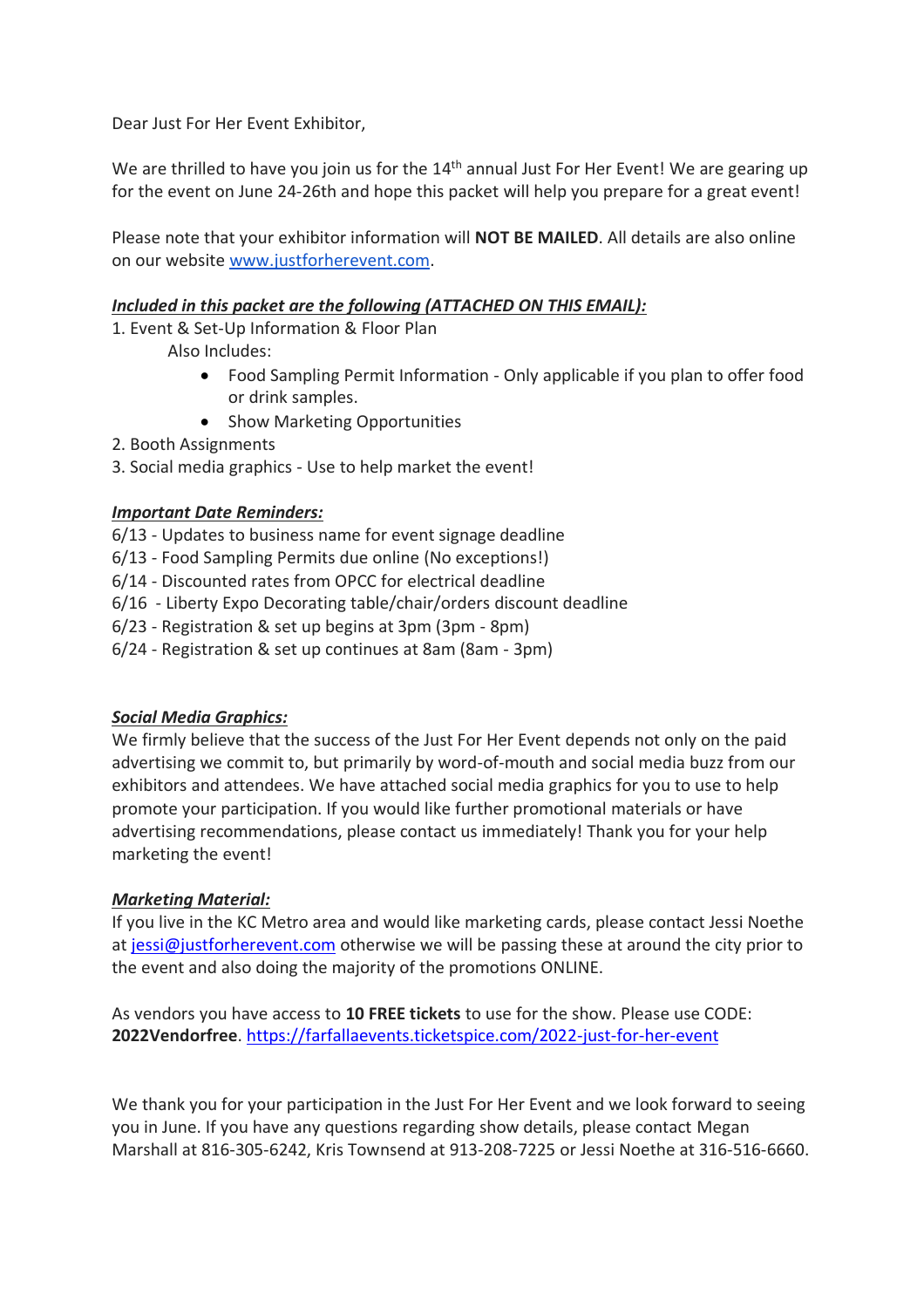# **JUST FOR HER EVENT 2021 – Overland Park EVENT INFORMATION**

## *Location:*

Overland Park Convention Center 6000 College Boulevard Overland Park, KS 66211 (913) 339-3000 www.opconventioncenter.com

# *Show Hours:*

Friday, June 24<sup>th</sup> - 5pm - 9pm

Please note: The VIP Party starts at 4pm on Friday night. Up to 250 VIP quests will be allowed to shop *the event 1 hour earlier than GA Ticket Holders. We encourage vendors to offer some kind of VIP* discount during the event to those who show the VIP wristband. Please be at your booth by 4:00pm to *greet our VIP shoppers!*

Saturday, June 25<sup>th</sup> - 10am - 6pm Sunday, June 26<sup>th</sup> - 11am - 4pm

# *Parking:*

Parking is FREE. The Overland Park Convention Center has 1,400 FREE parking spaces within their complex. Please park in the back of the lot on event days to allow premium garage and lot parking for our shoppers.

*Booth Assignment:* Click on the online link and search alphabetically <https://farfallaeventco.com/events/vendor-list-2/>

## *Important Date Reminders:*

6/13 - Updates to business name for event signage deadline

6/13 - Food Sampling Permits due online (No exceptions!)

6/14 - Discounted rates from OPCC for electrical deadline

6/17 -Liberty Expo table/chair/orders discount deadline

6/23 - Registration & set up begins at 3pm (3pm - 8pm)

6/24 - Registration & set up continues at 8am (8am - 3pm)

# *Check In / Set Up:*

Thursday, June 23<sup>th</sup> - 3pm - 8pm

Friday, June 24<sup>th</sup> - 8am - 3pm (must be checked in and in the building by 3pm)

\* The docks will be open during set up hours for move-in but will close at 3pm on Friday to regulate the temperature of the building. If you cannot check in by 3pm on Friday, please text or call Jessi at 316-516-6660 to let her know when you will arrive to set up. If you are not in the building or have not contacted us by 5pm your booth will be forfeited.

# *Tear Down:*

Tear down begins at 4pm Sunday, directly after the event. You will not have access to the docks until 4pm. Booths that tear down early will be charged a \$100 fee as stated in our Terms & Conditions. Tear down must be completed by 10pm.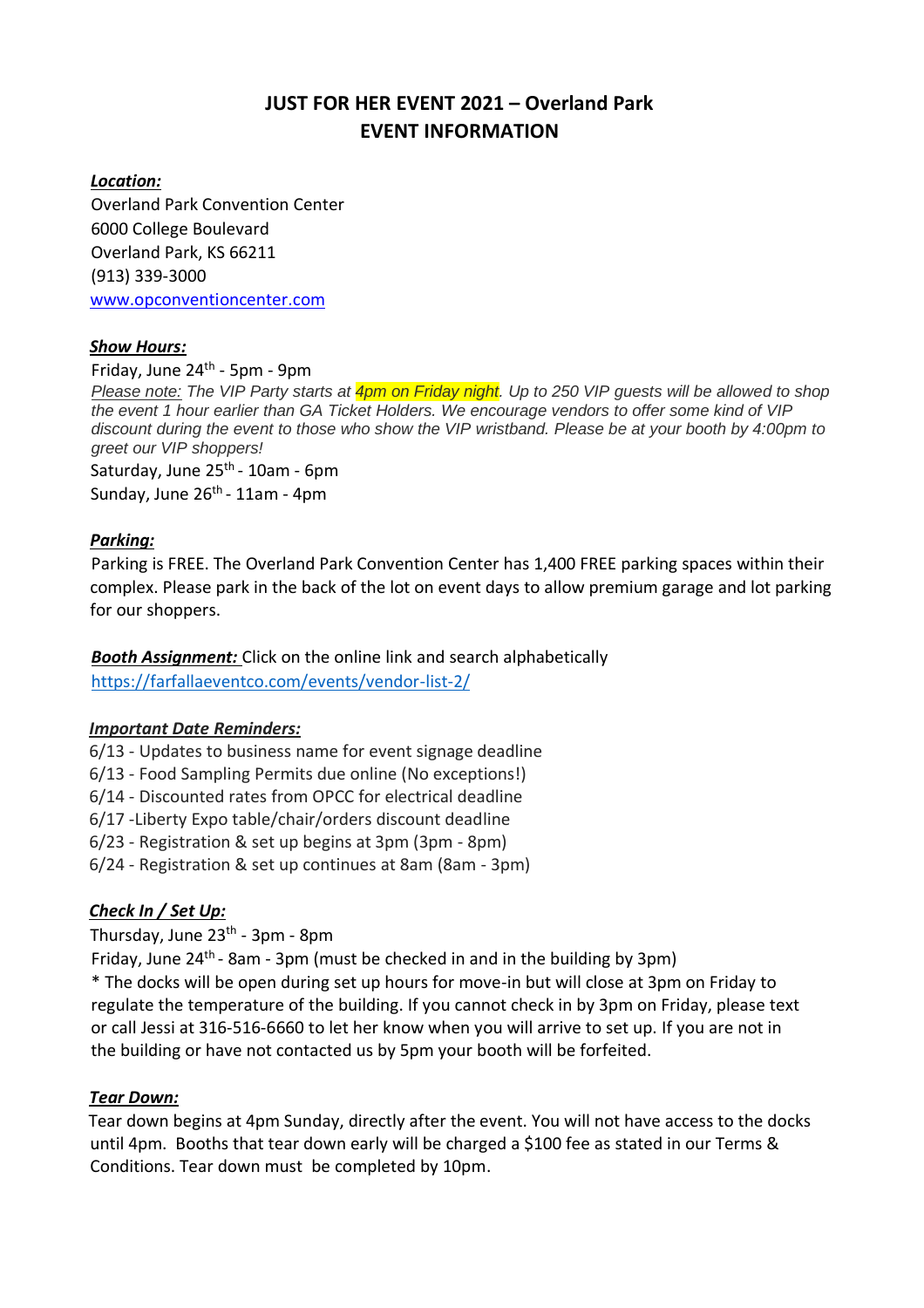## *Booth Number/Booth Signs:*

All vendor booth names and booth numbers are noted on our booth assignment attachment and online at [https://farfallaeventco.com/events/vendor-list-2/.](https://farfallaeventco.com/events/vendor-list-2/) Please confirm the spelling of your business name. What is on the attachment is what will print on your booth identification sign and printed in the show guide. Please contact us by June 10<sup>th</sup> if you need anything edited. Your name will print as noted in this vendor packet on our your booth sign unless we hear otherwise.

#### *Booth Inclusions:*

All booths include an 8' black drape back wall and 3' side walls. Booths in The Main Event exhibit have concrete floors and booth in The Ballroom are carpeted. If you upgraded to an endcap booth please note that your pipe and drape will been 8' tall by 10' wide in the center and dropped to 3' tall by 5' wide on each side. No pipe and drape adjustments can be made. **TABLES & CHAIRS ARE NOT INCLUDED (only Gold Sponsor packages). You must bring your own or rent them.**

## *Rentals:*

To rent tables, chairs, carpet or other set-up items, exhibitors may order directly through our contracted company, Liberty Expo. Please note the discounted packages on the Liberty Expo attachment. All orders will be placed in your booth for set up. The deadline for discounted rates is 6/17. You should receive an email that includes your username and password from Liberty Expo no later than 6/1. If you do not receive this email, please contact [Sales@libertyexpo.com](mailto:Sales@libertyexpo.com)</u> or (816) 891-9500.

## *Shipment/Deliveries to the Event:*

All shipments that need to be shipped or delivered to the Overland Park Convention Center must be contracted through Liberty Expo. Contact [Sales@libertyexpo.com](mailto:Sales@libertyexpo.com) or (816) 891-9500 with questions or to place an order.

*Advance Warehouse Shipments (Liberty Expo Warehouse):* Must Arrive Between: May 16 – June 21, 2022

*Show Site Shipments:* Cannot Arrive Before: Thursday, June 23

#### *Exhibitor Badges:*

Exhibitor badges will be available at check in. We do not require names of anyone working your booth. 4 badges will be printed per booth but additional badges will be available if you need more. Badges must be picked up during registration and distributed to your booth team prior to the event. Please help us recycle and return badges in Badge Bins after the event. Unfortunately, we do not have a will call for ticket pick up.

*Hotels:* Due to limited capacity, we do not have any secured room blocks this year. Below are the closed hotels to the convention center.

#### **Sheraton**

6100 College Blvd, Overland Park, KS 66211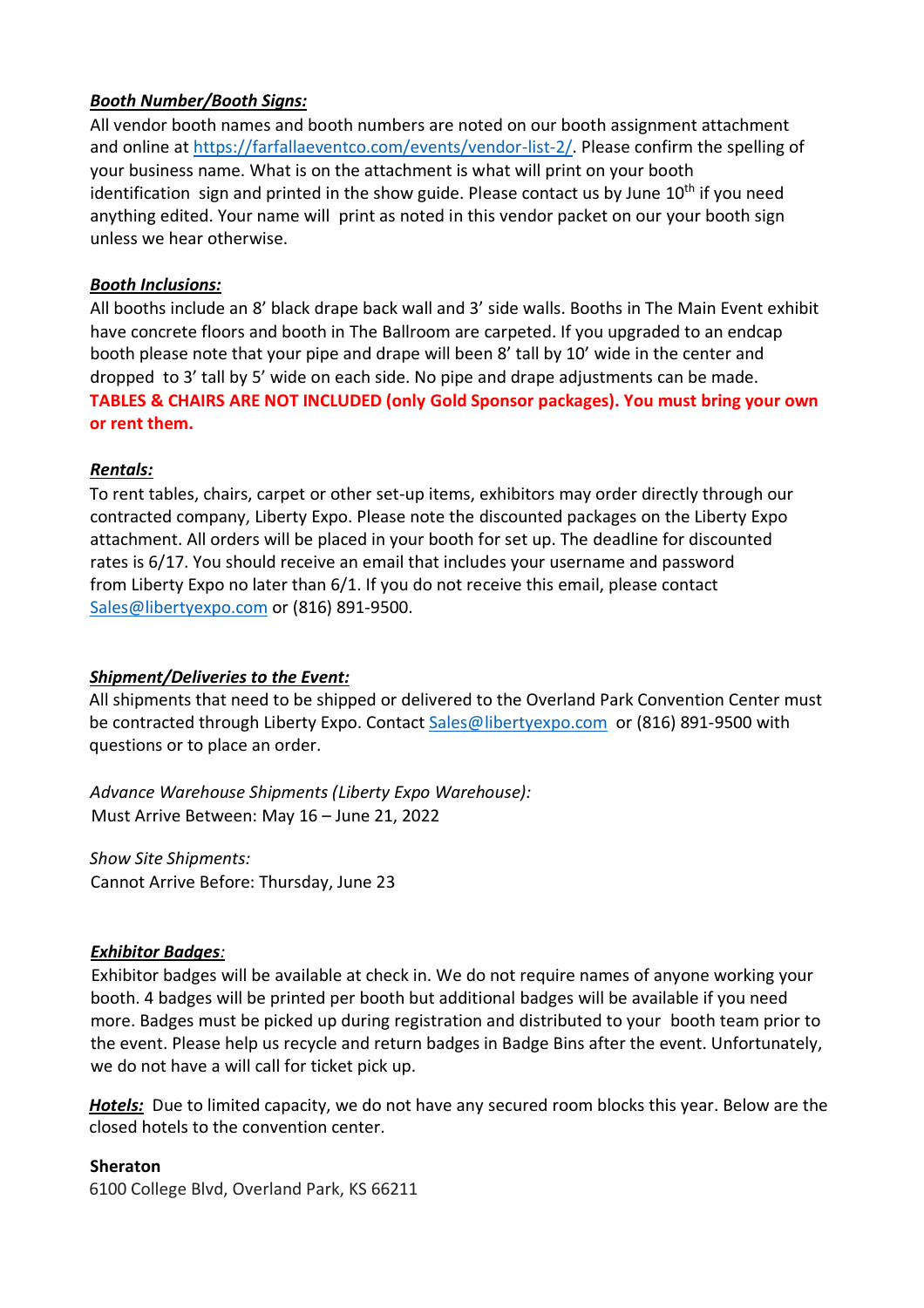#### **Holiday Inn & Suites**

10920 Nall Avenue, Overland Park, Kansas 66211

#### *Electrical Orders:*

Electrical is not included in the booth fee and must be ordered online from the OPPC. The cost is \$75 per standard 5 amp outlet if ordered 10 days before the event (6/14/21). Fees will increase after 6/14. To order, go to

https://opconventioncenter.com/consumer-show-space-in-overland-park-kansas/ and click on our event on the calendar. If you do not have an exhibitor account with the OPCC you'll need to set one up to order online. You can locate your booth number on the booth assignment attachment.

#### *Internet/Communications Orders:*

WIFI is complimentary at the Overland Park Convention Center.

#### *Food Vendor Information & Food Sampling Permits – ONLINE SUBMISSION*

Direct sales of prepared food and beverages for consumption on the premises is NOT allowed unless approved ahead of time by the JFH team. Sampling is allowed, however portions may be no greater than 2 oz. for food and 4 oz for liquid.

Vendors providing food or beverage samples are responsible for securing any and all licenses and permits as may be necessary, and for complying with all State and Local Health Department guidelines regarding food sampling. To apply for a sampling permit, register **[ONLINE.](https://energov.opkansas.org/CSS/SelfService/OverlandParkKSProd#/login?redirectUrl=%2Fpermit%2Fapply%2F80%2F0%2F0)** The deadline for the online permit is 6/13. The city will not allow late submissions and you will NOT BE ALLOWED TO SAMPLE without a permit. Our permit number is **SEP2022-00236** to register. Please contact Stacie Mackey at the City of Overland Park with any questions.

Contact for Food Permits: Stacie Mackey

(W) 913-895-6347 (F) 913-895-5084

[stacie.mackey@opkansas.org](mailto:stacie.mackey@opkansas.org)

Approved sampling vendors will be required to follow all health guidelines. A hand washing station will be provided in or near your booth.

## *Vendor Responsibilities:*

• All exhibitors MUST check in at our registration table no later than 3:30pm on Friday, June 25th. You will collect event information, name badges and a sales tax form at registration. Once checked in and your booth is set up, you do not need to return until 30 minutes prior to the event. Registration will be in the back of Exhibit Hall B near the dock entrances. Please note that while our registration table will remain open until 3:30pm, the dock doors will close at 3pm. If you plan to arrive after 3pm you will not have access to the dock doors. If you do not plan to arrive by 3:30pm, please contact Jessi at 316-516-6660. Failure to check in by this deadline may result in a cancellation per our cancellation policy.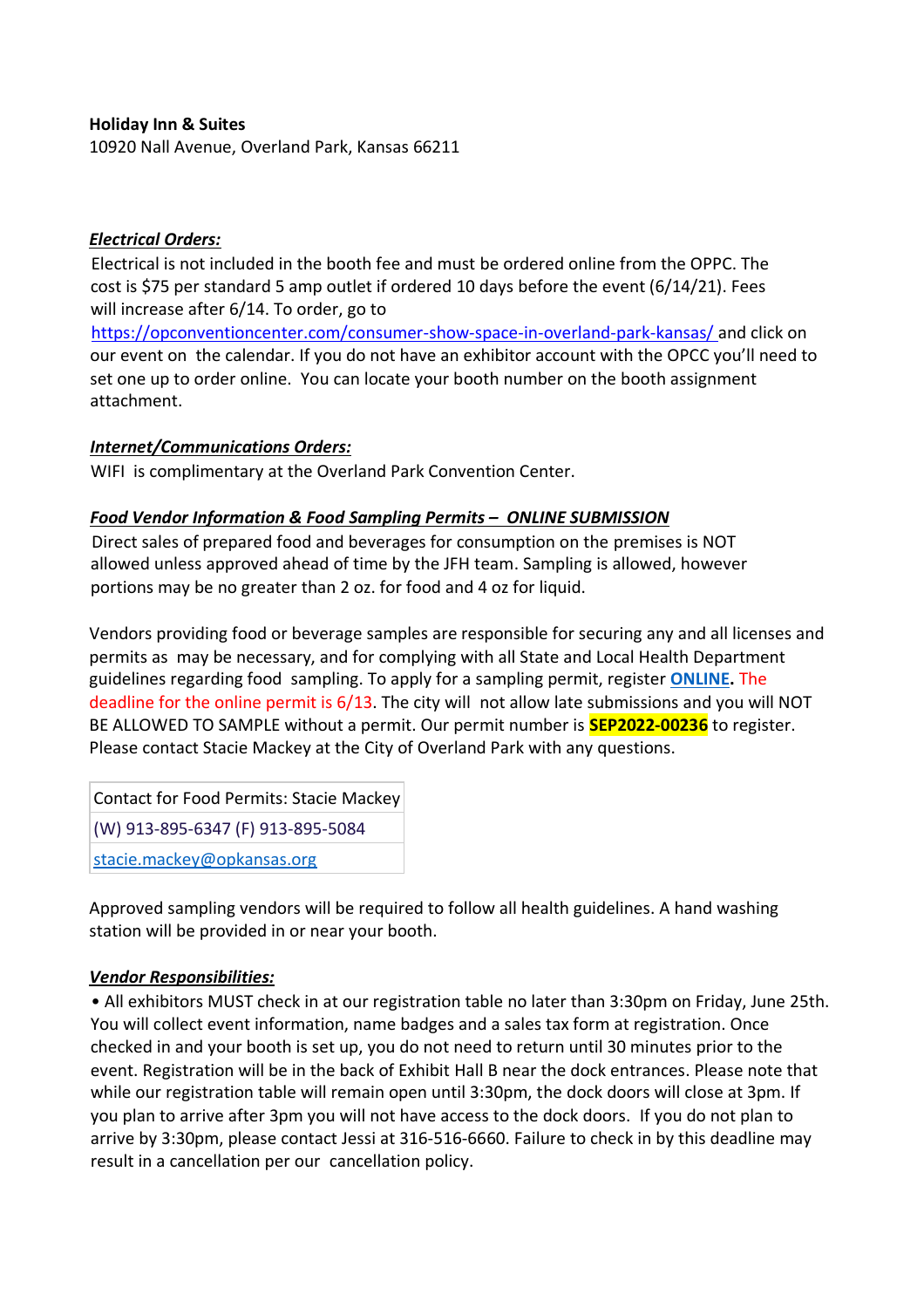• Once checked in and your booth is set up, you do not need to return until 30 minutes prior to the event.

• Exhibitor Badges MUST be worn at all times while in the exhibit hall/during setup/ show hours and teardown.

• Exhibitors may set-up during the noted set-up hours. Cars and trucks may park at the Exhibit Hall B docks to empty their vehicles for move-in. Exhibitors are responsible for moving their vehicle promptly after unloading. No vehicles are allowed inside the exhibit halls for loading or unloading without approval from the Just For Her Event team.

• Dock doors will close at 3pm to regulate the exhibit hall temperature. You will not be allowed to enter through the docks after 3pm so plan accordingly.

• Booth teardown, clean up and exit of the building to be completed by Sunday at 10pm. The docks will not be accessible until 4pm on Sunday, June 26<sup>th</sup> for move-out. We request your patience with this process as we allow 6 hours to move out for all vendors.

• We will have limited carts available for move-in and move-out. We request you bring your own carts to help with the process. If you use a cart, please return it promptly to the dock area for others to use.

• Exhibitors assume all responsibility and liability for any loss, damage, theft or personal injury occurrence inside or in front of their booth. The exhibit halls are all locked each night with only access to the Just For Her Event team and OPCC staff.

• Exhibitors are responsible for a neat, attractive, clean display area during the show, and for complete clean-up, including their trash removal after the show.

• Exhibitors must order their own electrical outlet lines directly through the OPCC. If you order electricity, you are responsible for bringing your own power cords or other electrical supports. The deadline for discounted electrical orders is 6/14.

• Exhibitors may bring in their own set-up items, including tables, chairs, signage, props, etc. Booths DO NOT come with a table or chairs, unless part of a sponsorship package. Rentals are through Liberty Expo. You may place orders on-site at an additional cost. The discounted deadline for orders is 6/15.

• Booths will include a standard tradeshow identification sign with business name and booth number but we highly recommend supplying your own branded signage to enhance the look of your booth.

• Exhibitors who accept credit cards will need to provide their own remote processing machine. We do not offer rentals.

• All exhibitors selling products are responsible for Kansas Sales Tax collection and filing with the State. The sales tax for Overland Park 9.6% and must be charged on all purchases. A sales tax form will be provided at registration or can be downloaded from our website after the event.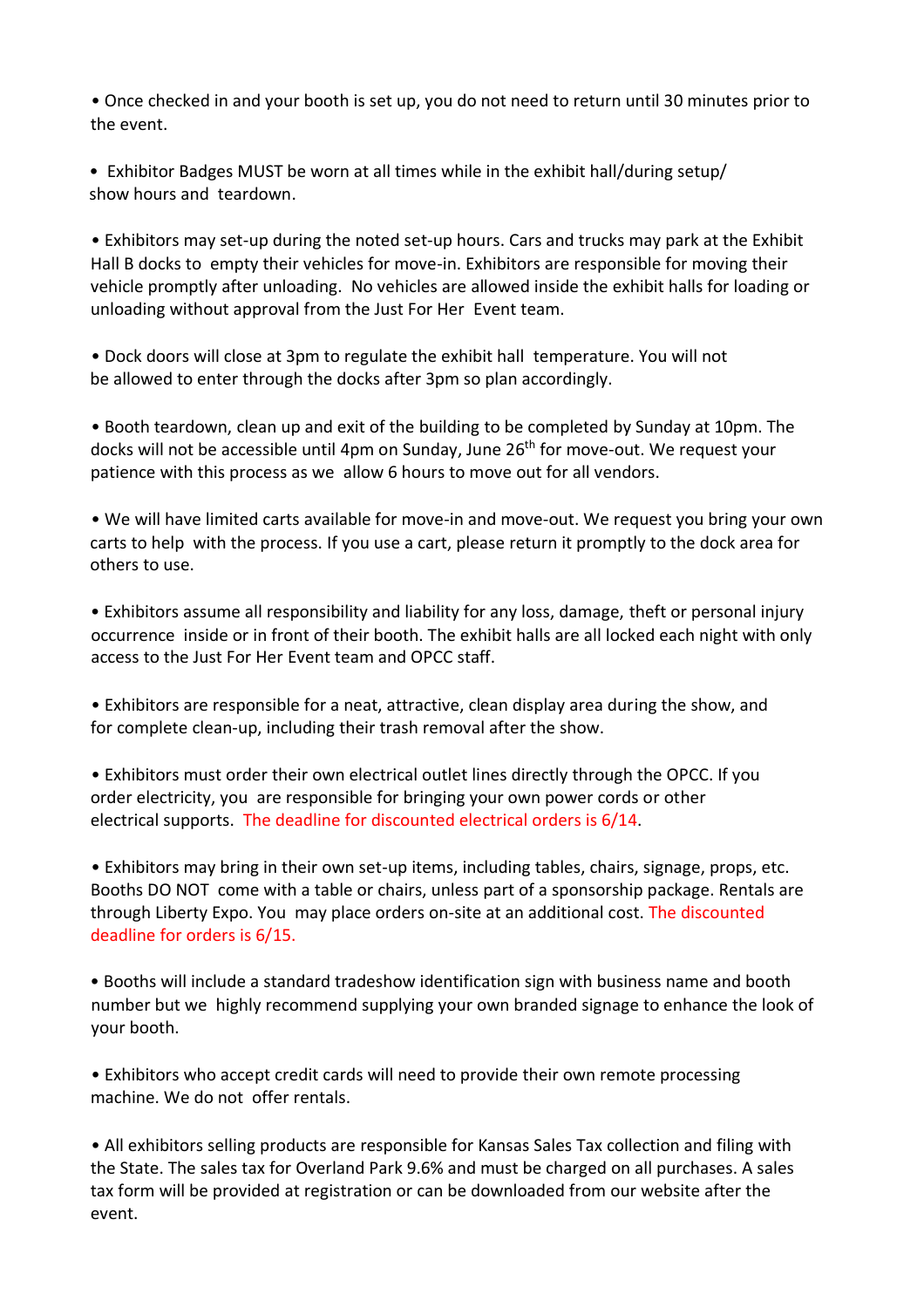• No pets or animals are allowed at the show facility without permission from the Overland Park Convention Center and the Just For Her Event.

• Children of exhibitors must be closely supervised at all times. Running within the center will not be allowed, and will be strictly enforced.

• Helium balloons are not allowed inside the Overland Park Convention Center and may not be used for display. There is a \$150 fee if you bring in balloons and they float to the ceiling. OPCC requires a crane and union labor to remove balloons.

• Water bottles or any drinks greater in size than the 4 oz. sample size are not allowed to be given out during the event. Any drink samples require a food sampling permit through the city.

• Food samples or unwrapped food require a food permit. Please ensure your food permit is submitted by the deadline 6/13.

• You may only market your business within the realms of your booth. Any marketing activity outside of your booth area (aisles, entrances, restrooms, etc.) will not be tolerated unless otherwise agreed upon by the Just For Her Event staff.

Additional information regarding our rules and regulations may be found in the Terms and Conditions agreement.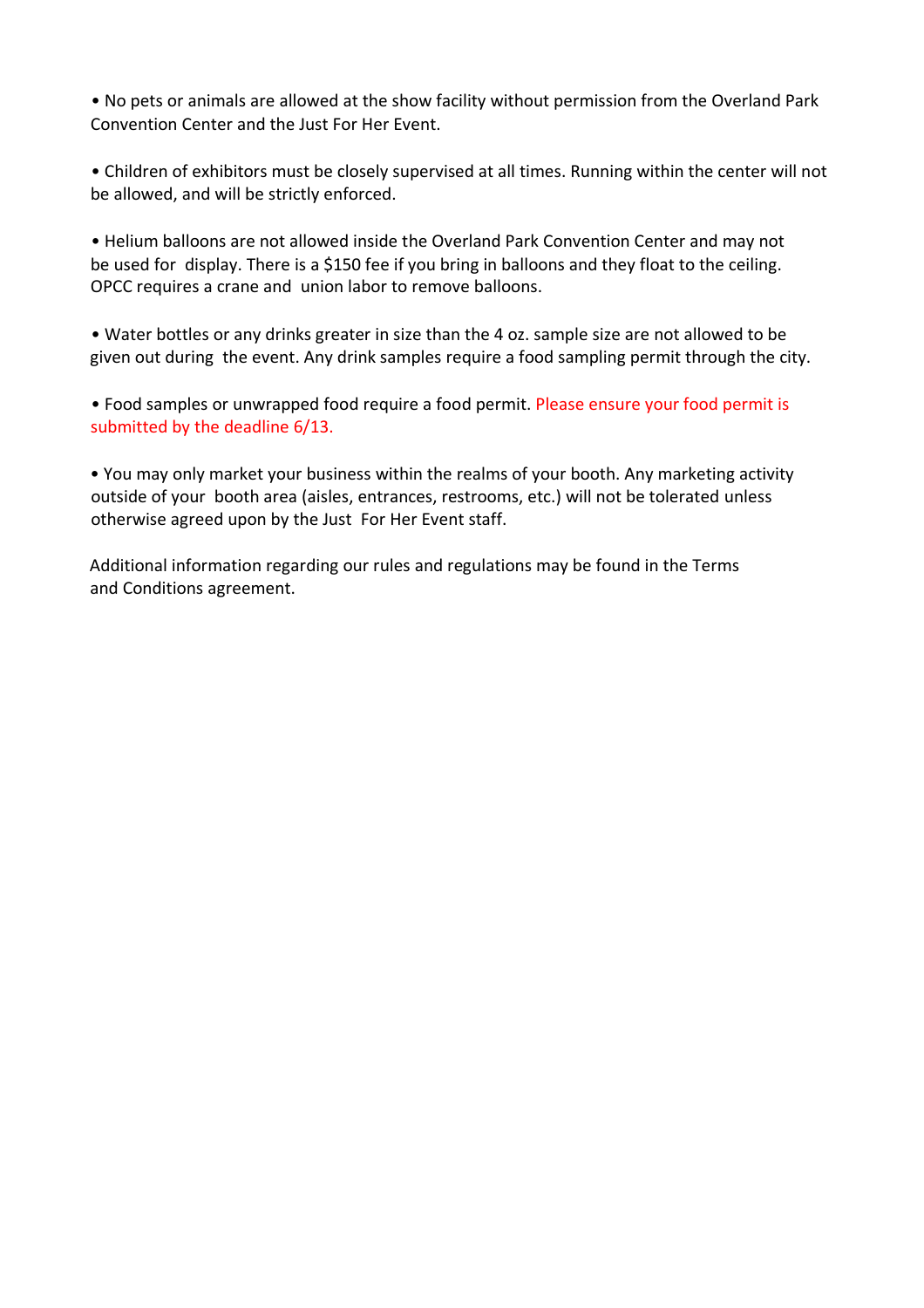| Vendor                           | Booth #         |
|----------------------------------|-----------------|
| 3 Blondes Boutique               | 424             |
| 3 Blondes Boutique               | 426             |
| <b>ACE Jewelry</b>               | 731             |
| ACE Jewelry                      | 733             |
| Acu-Pulse                        | 624             |
| Acu-Pulse                        | 626             |
| <b>Advanced Beauty</b>           | 716             |
| <b>Advanced Beauty</b>           | 718             |
| Affricana Art                    | 542             |
| <b>AKT Leawood</b>               | 638             |
| AlbumWorks                       | 603             |
| All Star Dips                    | 618             |
| All things Beaded and Gifts      | 215             |
| All things Beaded and Gifts      | 217             |
| <b>Ambee's Creations</b>         | 1225            |
| Amber Jo Boutique                | 612             |
| Anchora Bella Boutique           | 824             |
| Anchora Bella Boutique           | 826             |
| Angela Alec Arts                 | 637             |
| ANN'S BATH TREATS                | 832             |
| Anne-Marie Designs               | 1038            |
| Apple Pie Painting, LLC          | 501             |
| Arbonne International            | 611             |
| Area 314 Designs, LLC            | 214             |
| Avon                             | 511             |
| <b>AYAM Africa</b>               | 835             |
| <b>B A Boutique LLC</b>          | 803             |
| <b>B A Boutique LLC</b>          | 805             |
| Bags of Fun                      | 101             |
| <b>Bali Sterling Silver</b>      | 701             |
| <b>Bathhouse Trading Company</b> | 636             |
| <b>Beau Ciel LLC</b>             | 315             |
| <b>Birdie Rae KC</b>             | 512             |
| <b>BodCraft</b>                  | $\frac{930}{ }$ |
| <b>BodCraft</b>                  | 932             |
| Boji Toe Rings                   | 801             |
| Bordner Home Improvement         | 833             |
| Boss. Queen.                     | 817             |
| Boss. Queen.                     | 819             |
| <b>Branded Concrete</b>          | 1111            |
| Brown Suga                       | 125             |
| Cashmere Popcorn                 | 903             |
| Cashmere Popcorn                 | 905             |
| Cat & Cricket Candle Co.         | 1011            |
| Cates-Crafts                     | 933             |
| Cates-Crafts                     | 935             |
| <b>Cedar Street Toffee</b>       | 225             |
| Chalk Couture - Petals & Paste   | 227             |
| Champagne Hearts Boutique        | 909             |
| Cindi Rogers                     | 107             |
| Cleverish Co.                    | 430             |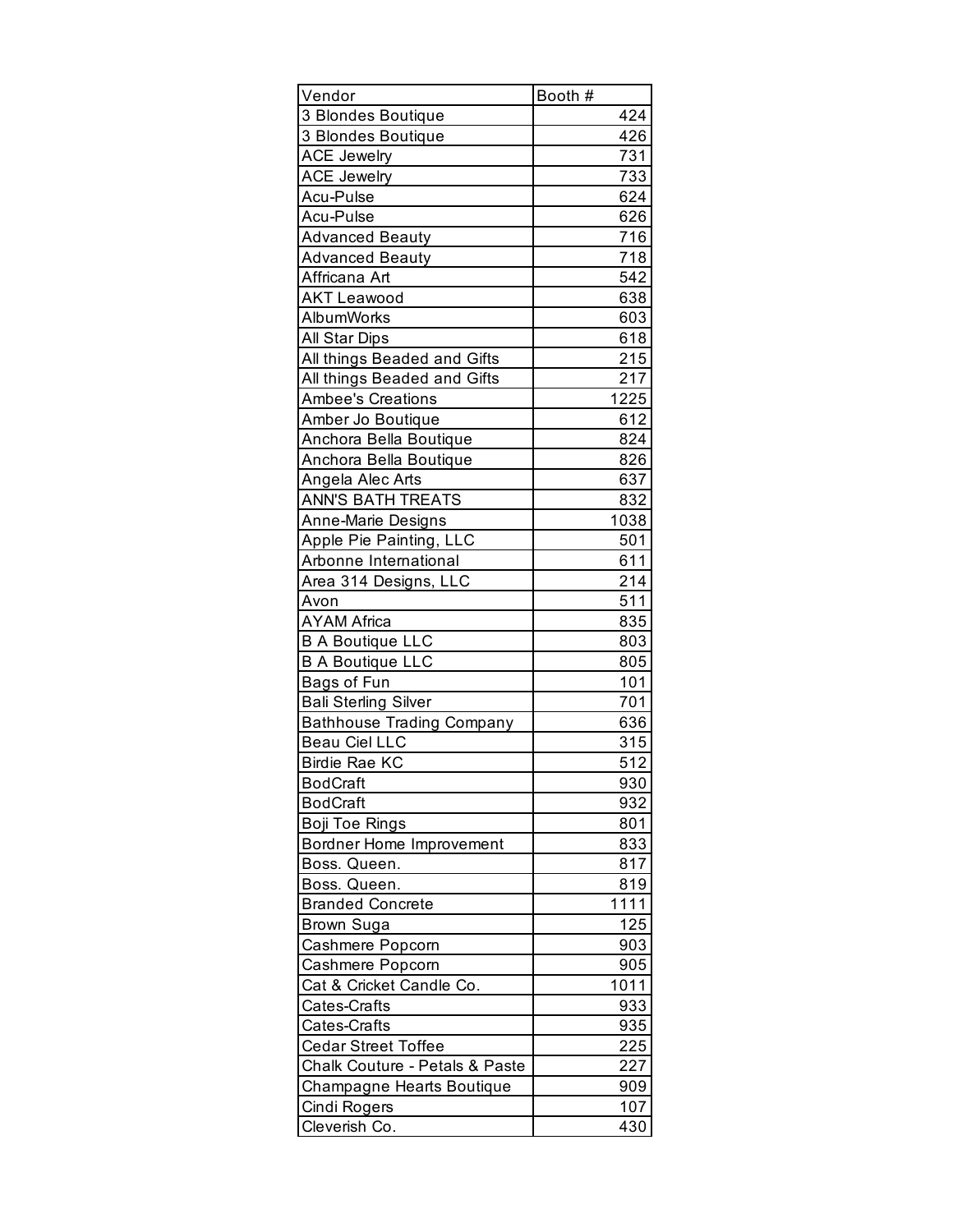| Cleverish Co.                     | 432  |
|-----------------------------------|------|
| Club Pilates West Overland Park   | 317  |
| Collections By J                  | 600  |
| Collections By J                  | 602  |
| <b>Color Street</b>               | 519  |
| <b>Continental Siding</b>         | 934  |
| <b>Continental Siding</b>         | 936  |
| <b>Copper Nut Kettle</b>          | 924  |
| Cottage Lane Boutique             | 735  |
| Cottage Lane Boutique             | 737  |
| <b>Country Road Cupboard</b>      | 741  |
| Crackerology                      | 840  |
| Craftology                        | 127  |
| Crazy Cute Bowtique               | 623  |
| <b>Crockstar Dinner Club</b>      | 1016 |
| <b>Crockstar Dinner Club</b>      | 1018 |
| <b>Crystal River Creations</b>    | 531  |
| <b>CUSTOM RHINESTONE CO.LLO</b>   | 507  |
| <b>CWIGLEY Creations</b>          | 537  |
| Devi Beauty Co.                   | 1221 |
| DoTerra                           | 503  |
| Dragonfly Drinkware               | 830  |
| Drake Anthony                     | 331  |
| Dscover UR Dzine, LLC             | 831  |
| EaRationale                       | 510  |
| <b>Eclectic Treasures KC</b>      | 1112 |
| Elizabeth Kelly                   | 730  |
| Elizabeth Kelly                   | 732  |
| Ella Kate Boutique                | 1229 |
| <b>Essential Henna</b>            | 234  |
| Everything Nice by Tiffany        | 1231 |
| <b>Expressions of Bliss</b>       | 1010 |
| ExtrAccessoriez                   | 607  |
| Farmasi                           | 1219 |
| Farmers Insurance, Steven Koh     | 816  |
| <b>Four Seasons Home Products</b> | 703  |
| Frannie Frankes Coffee Cakes      | 619  |
| Gel Tough Nails with Christine    | 535  |
| <b>Glassy Girls Kansas</b>        | 226  |
| Gracious Heart Boutique, LLC      | 634  |
| Greta June Designs                | 539  |
| <b>Hague Quality Water</b>        | 233  |
| <b>Hague Quality Water</b>        | 235  |
| Hairdistrikt                      | 925  |
| Hairdistrikt                      | 1024 |
| Happy Zone                        | 808  |
| <b>Harlow Honey</b>               | 1217 |
| <b>HCA Midwest Healthcare</b>     | 323  |
| <b>HCA Midwest Healthcare</b>     | 422  |
| Healing Flames Candle Compan      | 1215 |
| <b>Healthy Hair Solutions</b>     | 719  |
| <b>Heaven Scent Soy Candles</b>   | 325  |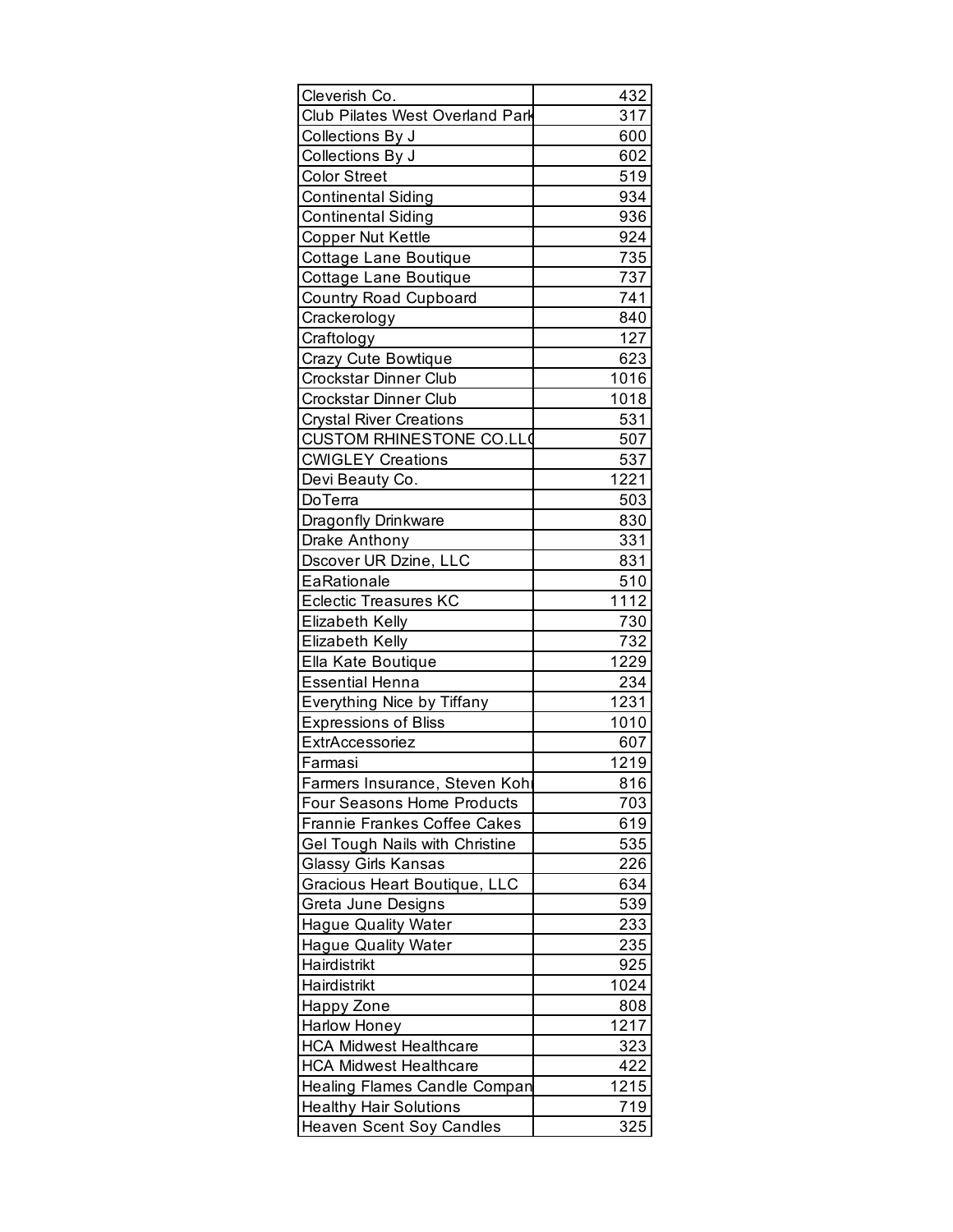| Hello Garage                       | 1017 |
|------------------------------------|------|
| Hello Garage                       | 1019 |
| Henna BY Jayna Pate                | 518  |
| Henna Hands by Nida                | 710  |
| <b>HOTWORX</b>                     | 727  |
| Hustle & Ground                    | 232  |
| <b>Hustle and Heart Fitness</b>    | 1110 |
| Inappropriate Grandpa Cards        | 613  |
| Invisible Riptide                  | 106  |
| Isagenix                           | 416  |
| Ivy Lena                           | 513  |
| J's D'vine D'lites                 | 541  |
| Jax Henry                          | 1223 |
| <b>JoOnTheGo</b>                   | 1227 |
| K & V Designs                      | 625  |
| K.N.D Magic LLC                    | 224  |
| Kansas City Dessert Company        | 1040 |
| <b>Kansas City Kreations</b>       | 1034 |
| Kansas City Kreations              | 1036 |
| Kansas Strong                      | 1026 |
| <b>KC Caramels</b>                 | 520  |
| <b>KC Companies LLC dba Kansas</b> | 1030 |
| KC Companies LLC dba Kansas        | 1032 |
| Kiliki Boutique                    | 135  |
| <b>KS Breastfeeding Coalition</b>  | 104  |
| L.C. Mortimer (Local Author)       | 1203 |
| Leaf Guard                         | 806  |
| Life is Sweet KC LLC               | 548  |
| LightRx Face & Body                | 316  |
| Lil Munchkins Children's Boutiqu   | 740  |
| Lilla Rose                         | 1113 |
| Lola Soap - Ytm Enterprises        | 324  |
| Lola Soap - Ytm Enterprises        | 326  |
| Lola's Bag                         | 809  |
| Lularoe Kelly Heim                 | 639  |
| Lularoe Kelly Heim                 | 641  |
| Lurra Pottery                      | 811  |
| Magnetic Lashes (ToriBelle Cost    | 631  |
| Magnetic Lashes (ToriBelle Cosr    | 633  |
| Mandys Way                         | 216  |
| March of Dimes                     | 102  |
| Marvelous-Scents Candle Co         | 1105 |
| Mary Kay                           | 1237 |
| Mattie Jules                       | 330  |
| Meadowlark Beverage                | 918  |
| <b>Mission Driven</b>              | 927  |
| <b>MMSK LLC Mountain Man Skrut</b> | 500  |
| Modern Home Technologies/Rai       | 738  |
| Modesty & Fashion                  | 940  |
| <b>MODish Design Co</b>            | 1233 |
| N'Style Uniforms                   | 1000 |
| Name It Already                    | 113  |
|                                    |      |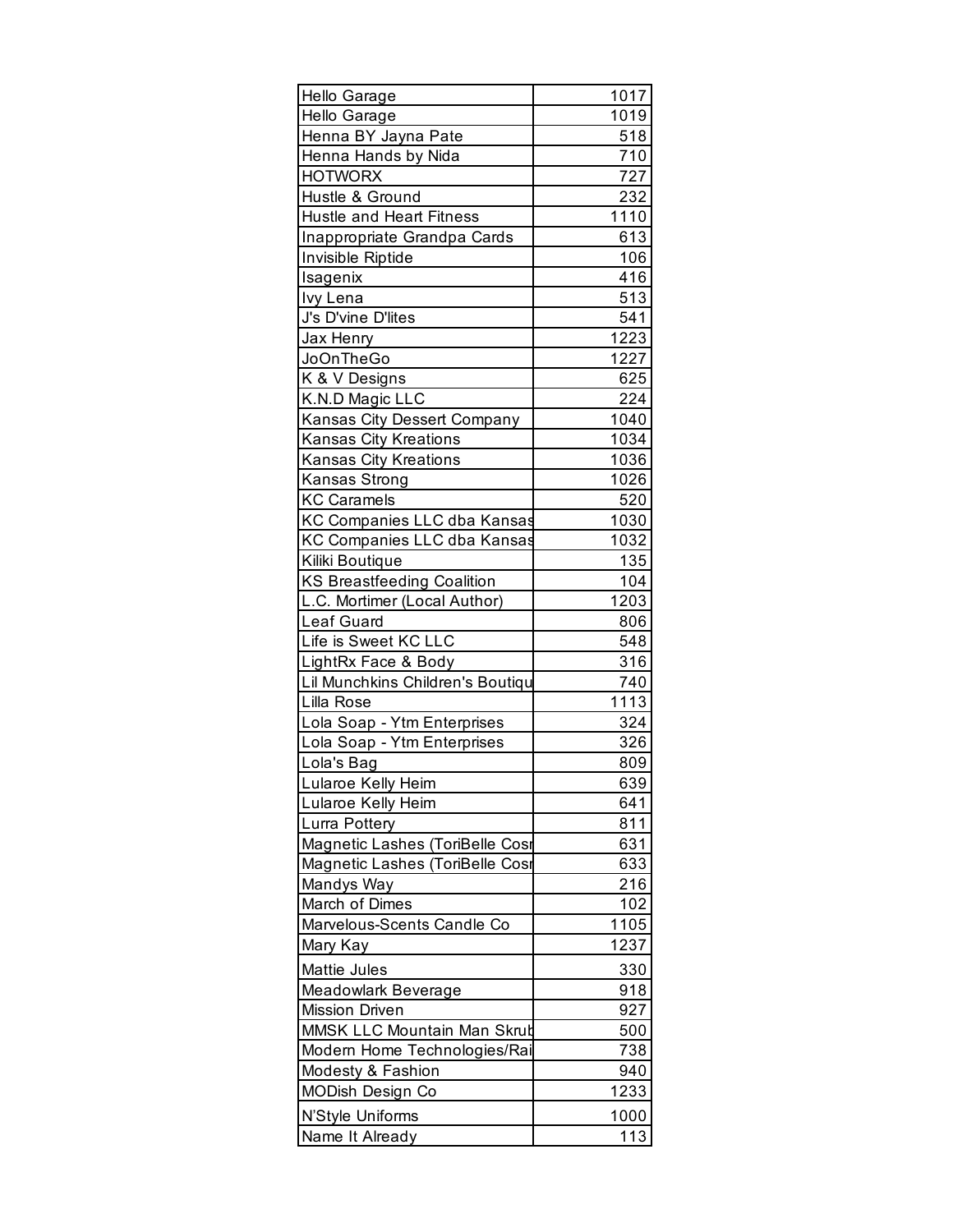| Name It Already                   | 212  |
|-----------------------------------|------|
| Nature's Nail Polish & Lip Balm I | 506  |
| Neighborhood Hearing              | 734  |
| No Time Nails LLC                 | 509  |
| Nomad Design Co                   | 605  |
| Norwex                            | 312  |
| Norwex                            | 314  |
| Oakleigh Rose Boutique            | 533  |
| One of A Kind Hair Design         | 800  |
| Origami Owl Custom Jewelry        | 708  |
| Pace Group Inc                    | 717  |
| Paco Designs                      | 332  |
| Paco Designs                      | 334  |
| Paparazzi \$5 Accessoires         | 601  |
| Parisian Gypsy                    | 617  |
| Pawpurrz                          | 706  |
| Pet Wants Greater Kansas City     | 739  |
| PETEY'S Playhouse Pet Service     | 527  |
| Pha's Bakery                      | 1207 |
| <b>Pickens Sweet Treats</b>       | 713  |
| Pink Zebra                        | 1101 |
| Plexus                            | 540  |
| Pomifera                          | 544  |
| Porch & Patio Co                  | 825  |
| Porch & Patio Co                  | 827  |
| ProFashion Hair                   | 724  |
| ProFashion Hair                   | 726  |
| Puptivism                         | 426  |
| Pure kc air                       | 834  |
| Pure kc air                       | 836  |
| Pure Romance                      | 538  |
| <b>Purple Products</b>            | 640  |
| Rachels Best Soaps                | 802  |
| <b>Rachels Best Soaps</b>         | 804  |
| Real Time Pain Relief             | 550  |
| Red Aspen                         | 1201 |
| Renewal by Anderson               | 525  |
| Rodan & Fields                    | 508  |
| Royally Retro KC                  | 115  |
| Ruby Ribbon                       | 609  |
| Salt Soothers                     | 813  |
| <b>Salt Soothers</b>              | 912  |
| Sazzy's Lingerie                  | 1206 |
| <b>Scandalous Stones</b>          | 635  |
| <b>Scentsy Wickless Candles</b>   | 725  |
| Seago Sews                        | 700  |
| SenGence/LipSense                 | 536  |
| <b>Share Waves</b>                | 108  |
| Sharing Solace                    | 335  |
| Sherry Lynn & Co, Reece Nichol    | 1235 |
| Shine Boutique                    | 911  |
| Simple Morea                      | 327  |
|                                   |      |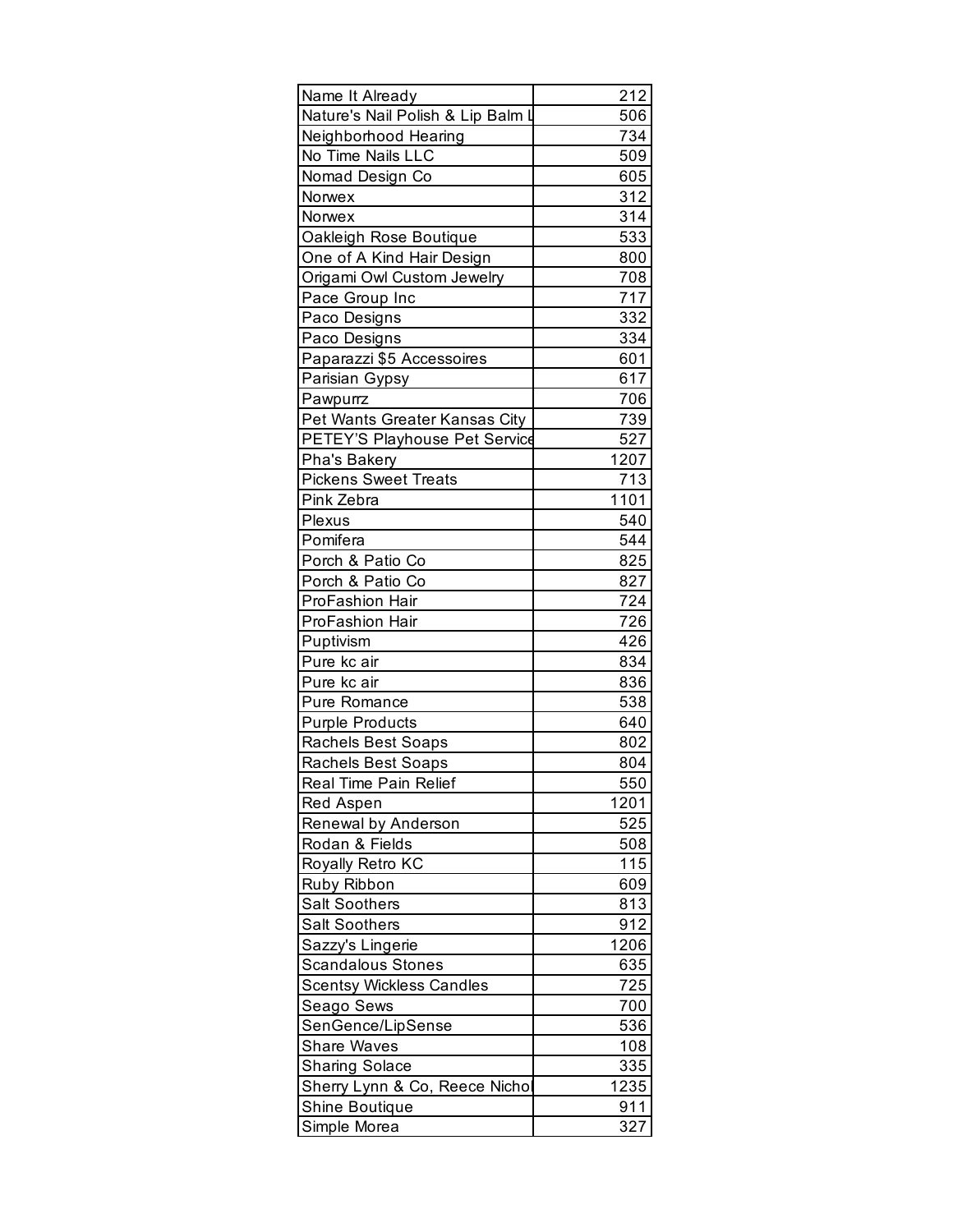| Simply Tops                     | 904  |
|---------------------------------|------|
| Simply Tops                     | 906  |
| Simply Tops                     | 908  |
| Sis & Boogs                     | 230  |
| Sleep Apnea Solutions           | 812  |
| Snazztastic Designs             | 505  |
| Spark.KC                        | 1213 |
| State Farm-Mitzi Rybun          | 223  |
| <b>Steph's Sassy Creations</b>  | 546  |
| Steve's Bee Company             | 901  |
| Sticky Roller                   | 709  |
| StyleAlum                       | 604  |
| StyleAlum                       | 606  |
| <b>Styled by Ashley Brooke</b>  | 837  |
| Sun Tan City                    | 502  |
| Susanna Zeller LLC              | 327  |
| Sweet Daddy Corn, Devon's Aut   | 133  |
| <b>Sweet Streams Lavender</b>   | 123  |
| <b>Sweet Streams Lavender</b>   | 222  |
| Tabu Knits Boutique             | 941  |
| <b>Tailored Home Remodeling</b> | 322  |
| <b>Tailored Home Remodeling</b> | 517  |
| <b>Tailored Home Remodeling</b> | 616  |
| Take Care LLC                   | 1211 |
| <b>Tastefully Simple</b>        | 818  |
| The Babe Standard               | 839  |
| The Babe Standard               | 841  |
| The Berry Nutty Farm            | 900  |
| The Body Shop at Home           | 1214 |
| The Custom Made Sisters         | 1008 |
| The Fashion Truck KC            |      |
| The Fashion Truck KC            |      |
| The Fashion Truck KC            |      |
| The Graphic Tee                 | 1025 |
| The Graphic Tee                 | 1027 |
| The Graphic Tee                 | 1124 |
| The Graphic Tee                 | 1126 |
| The Layne Boutique              | 919  |
| The Merrymaker                  | 131  |
| The Pink Cottage                | 931  |
| The Purple Buffalo              | 736  |
| The Rolling Garden              | 838  |
| The Rolling Garden              | 840  |
| The Sunflower Market            | 608  |
| The Sunflower Market            | 610  |
| The Sweet Bees                  | 504  |
| The Zipper Pouch People         | 412  |
| The Zipper Pouch People         | 414  |
| Thermal King Windows, Inc       | 231  |
| Thompson Farms Soups and Mo     | 913  |
| Thompson Farms Soups and Mo     | 1012 |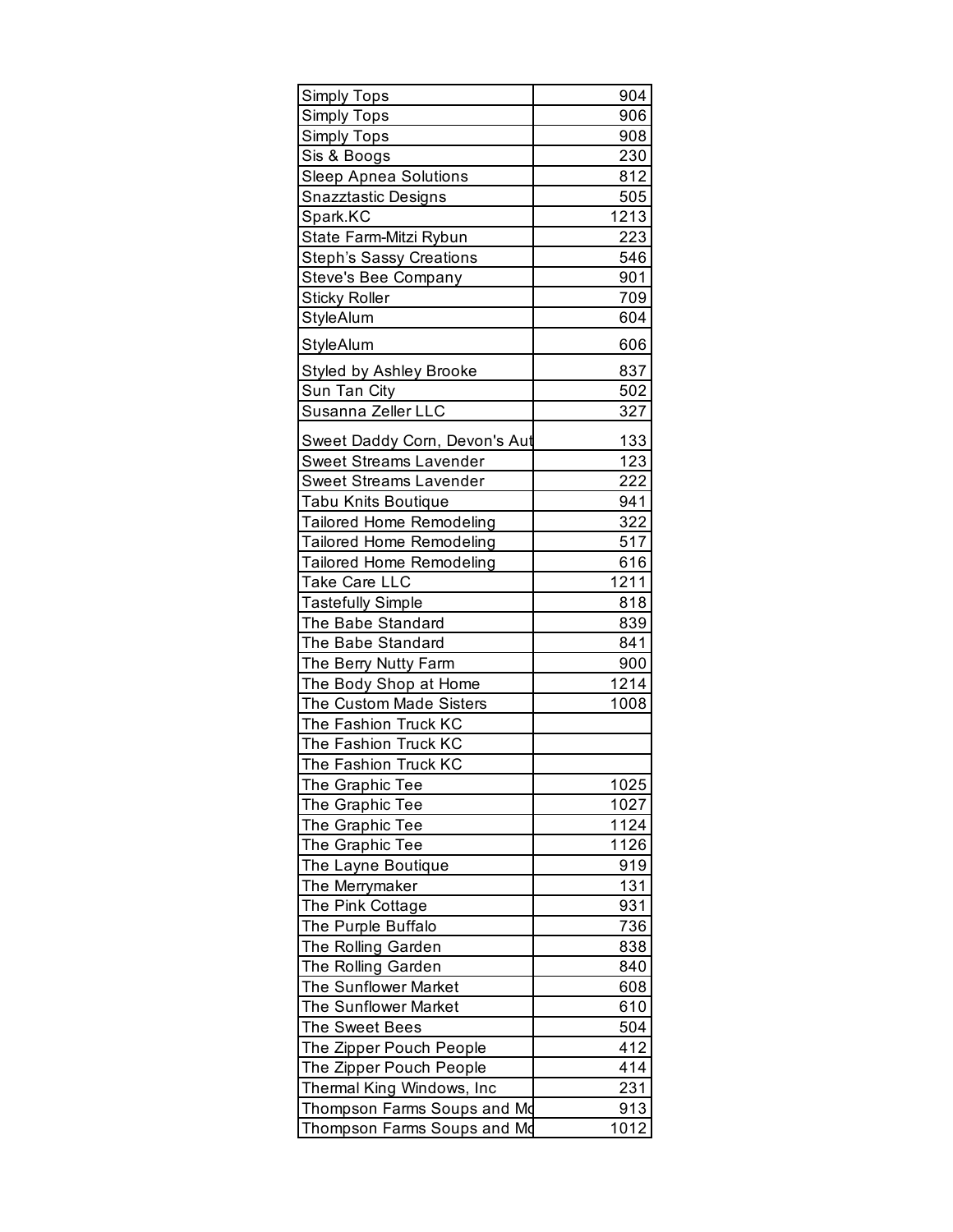| Thrasher                       | 1216 |
|--------------------------------|------|
| Thrasher                       | 1218 |
| Tillie & Co. Boutique          | 810  |
| Tivona Naturals                | 552  |
| <b>Tony Temple</b>             | 103  |
| Totes & More, LLC              | 514  |
| True Honey Teas                | 1119 |
| Tupperware                     | 534  |
| TVG-Medulla LLC/Chiro One We   | 937  |
| <b>Twisted Peach</b>           | 712  |
| Twisted Vines Candle Co        | 939  |
| <b>Under the Stars KC</b>      | 333  |
| Usborne Books & More           | 902  |
| Uzuri Closet                   | 1000 |
| Virtue Chiropractic            | 516  |
| Vita Chiropractic              | 632  |
| Webbie's Engraving // Lit Bomb | 702  |
| Webbie's Engraving // Lit Bomb | 704  |
| Winkle Berry Arts              | 213  |
| Wonder Wooden Floral           | 630  |
| <b>Wooden Element</b>          | 117  |
| YAWA & CO                      | 313  |
| YaYa's Special Seasonings      | 711  |
| Zip KC                         | 1205 |